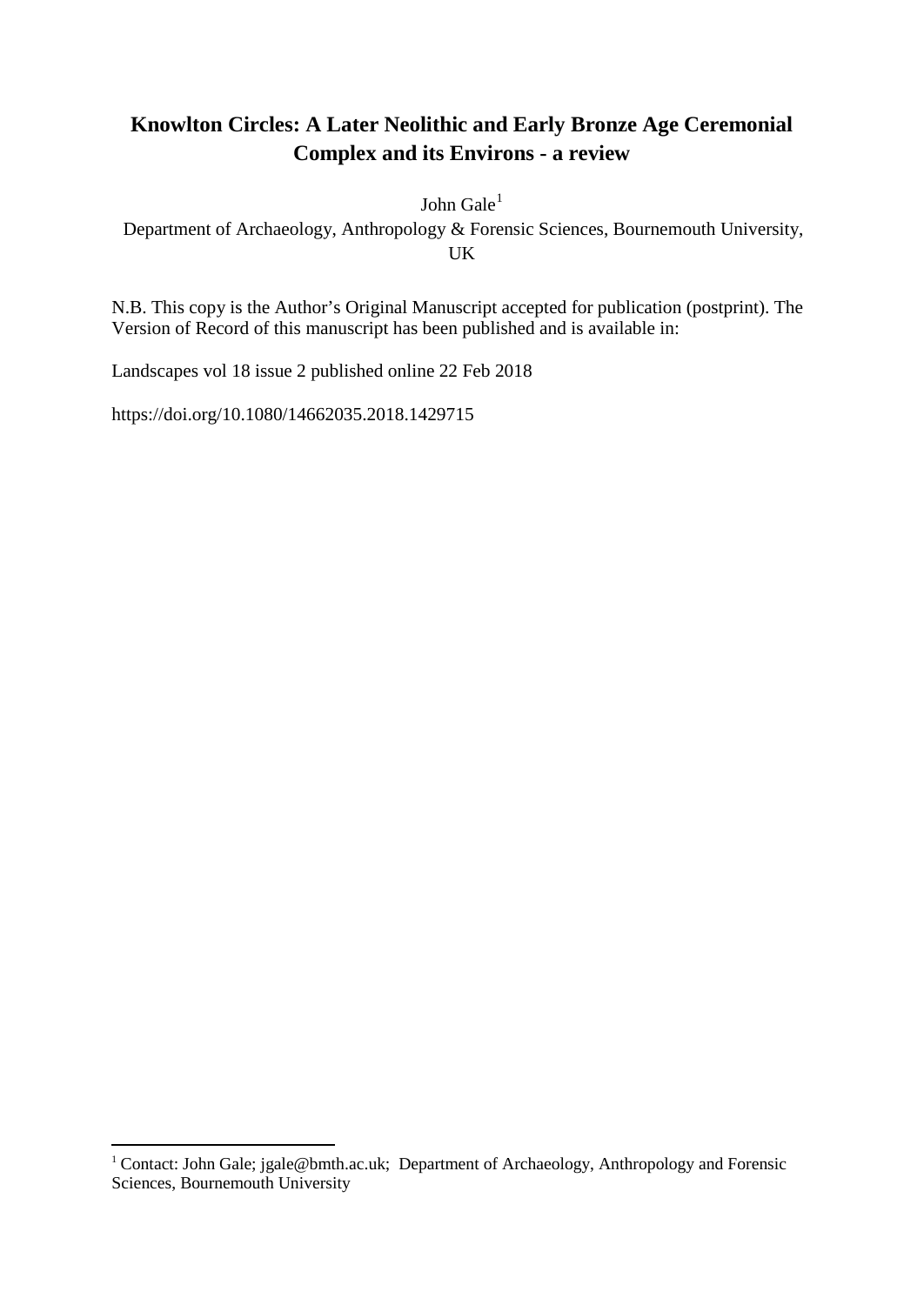## **Knowlton Circles: A Later Neolithic and Early Bronze Age Ceremonial Complex and its Environs - a review**

John Gal $e^2$  $e^2$ 

Department of Archaeology, Anthropology & Forensic Sciences, Bournemouth University, UK

## **Abstract**

The larger henge monuments of Wessex have been the focus of detailed archaeological investigation for over a century and consequently their study has provided a greater, albeit fragmentary, understanding of later Neolithic society. For the most part such studies have continued to show that these great mega-structures of the  $3<sup>rd</sup>$  millennium BC persist as beacons of ceremonial functionality into which later societies invested much of themselves, intellectually, spiritually and unquestionably physically. While Stonehenge, Avebury and Durrington Walls continue to attract a great deal of attention with on-going research, comparable sites in Dorset have been less well researched. Two campaigns of archaeological investigation undertaken in the Allen Valley of east Dorset by the author have focussed upon the complex of earthworks at Knowlton and additionally at one of three broadly contemporary barrow cemeteries located nearby. The findings from these investigations are beginning to shed more light on the possible origins and development of these important but weakly understood landscapes. This paper outlines some of the main findings from these investigations and posits a chronological framework for the integration of a group of monuments that formed both a ceremonial landscape and a geographical and spiritual home for communities that lasted for a thousand years.

**Keywords** Early Bronze Age; Neolithic; henge; mortuary enclosure; round barrow; beaker house; dolines.

#### **Introduction**

The henge monuments of the British Isles still represent a rather enigmatic and loose collection of earthworks for the most part considered to date to the latter half of the  $3<sup>rd</sup>$ millennium B.C. Recent work on some of the larger henges in the south of England, most notably at Durrington Walls, Wiltshire (Parker Pearson 2007; 2012) have revealed some insights into pre-henge activity and settlement, but still the overarching interpretation of their utility is limited to a poorly defined yet enduring banner of 'ceremonial' activity.

In this paper the focus is on the Knowlton Complex, located in the upper Allen valley of east Dorset. It includes not only the cluster of henges or henge-related monuments located

<span id="page-1-0"></span><sup>&</sup>lt;sup>2</sup> Contact: John Gale; jgale@bmth.ac.uk; Department of Archaeology, Anthropology and Forensic Sciences, Bournemouth University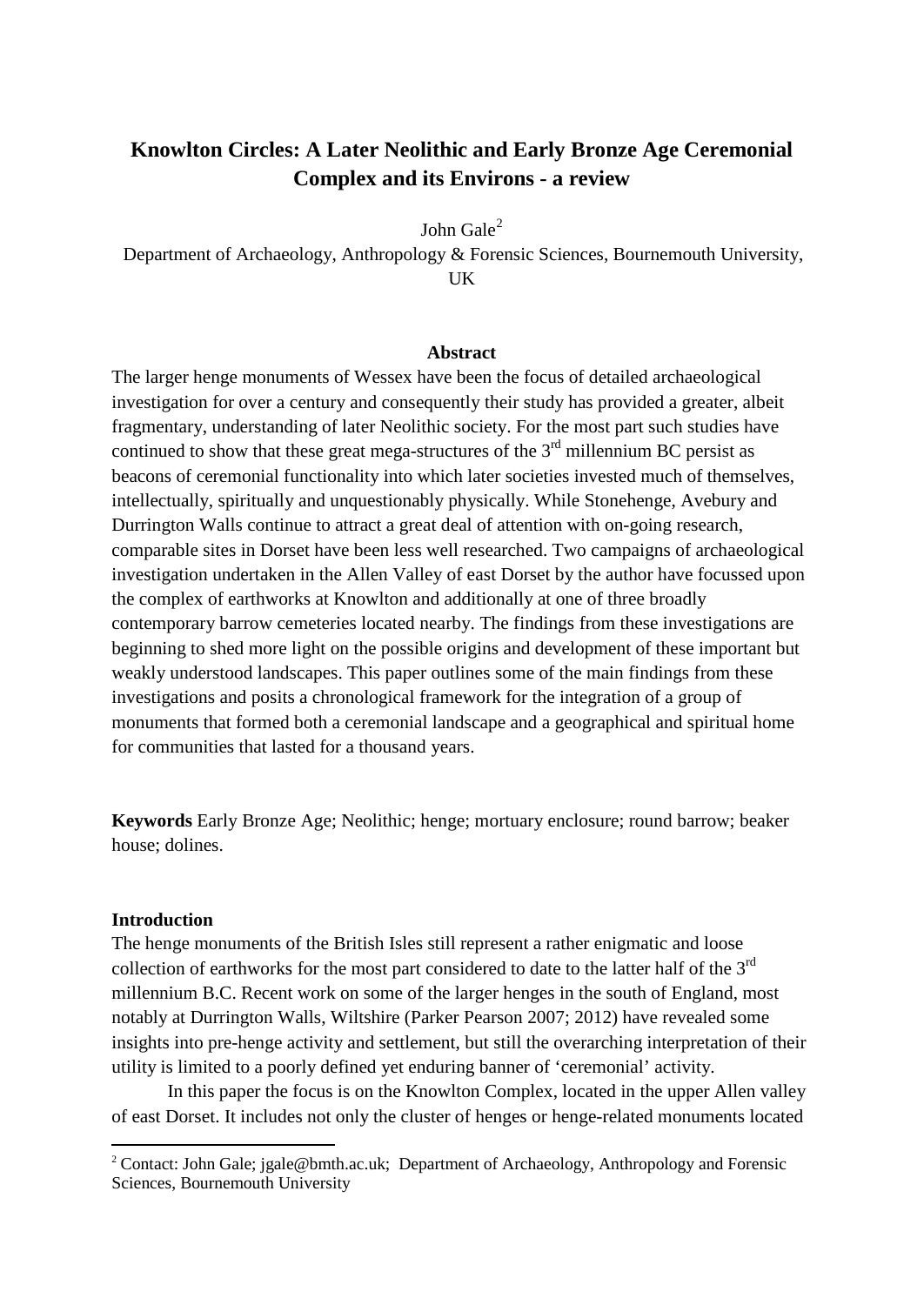there, but also an abundance of funerary monuments found in close association (Figure 1). In addition to the examination of the potential cultural associations between these monuments, consideration will also be given towards possible associations with components of the local natural landscape, with which they may all have been inextricably linked.



*Figure 1 Location map of the henge complex at Knowlton and its associated round barrows (ring ditches) in the Allen Valley, east Dorset.*

In considering these monuments within a culturally evolving landscape, it is possible that the group had a potential collective use for up to 1000 years. Such an extended period of apparent continuity in the choice of place requires us to consider the complex dynamics of social and religious change experienced by the successive communities of people who had cause to build, adapt and utilise the monuments, whilst also accepting the underlying continuity provided by a sense of place frequently found in human societies. That such a complex dynamic would be expressed or have impacted upon the design, use and adaptation of the monuments over time is of course highly likely. Such changes are not necessarily easily identifiable in the surviving archaeological remains but may nonetheless be inferred or at the very least tentatively suggested from observable variations in form, size, orientation etc. Recent field-work directed by the author has led to the formulation of a larger data set on this collective group of late Neolithic and early Bronze Age monuments, the principle elements and potential sequencing of which are outlined below.

Two campaigns of excavation and field survey (1993-7; 2002-8) were undertaken in the vicinity of the henge complex, the former at the henge complex itself, with a further programme of work at one of the group of barrow cemeteries (High Lea Farm) found in the same river valley (Gale et al 2008; Gale 2012). The results from these investigations indicate that whatever these mega-structures at Knowlton represented at the time or times of their first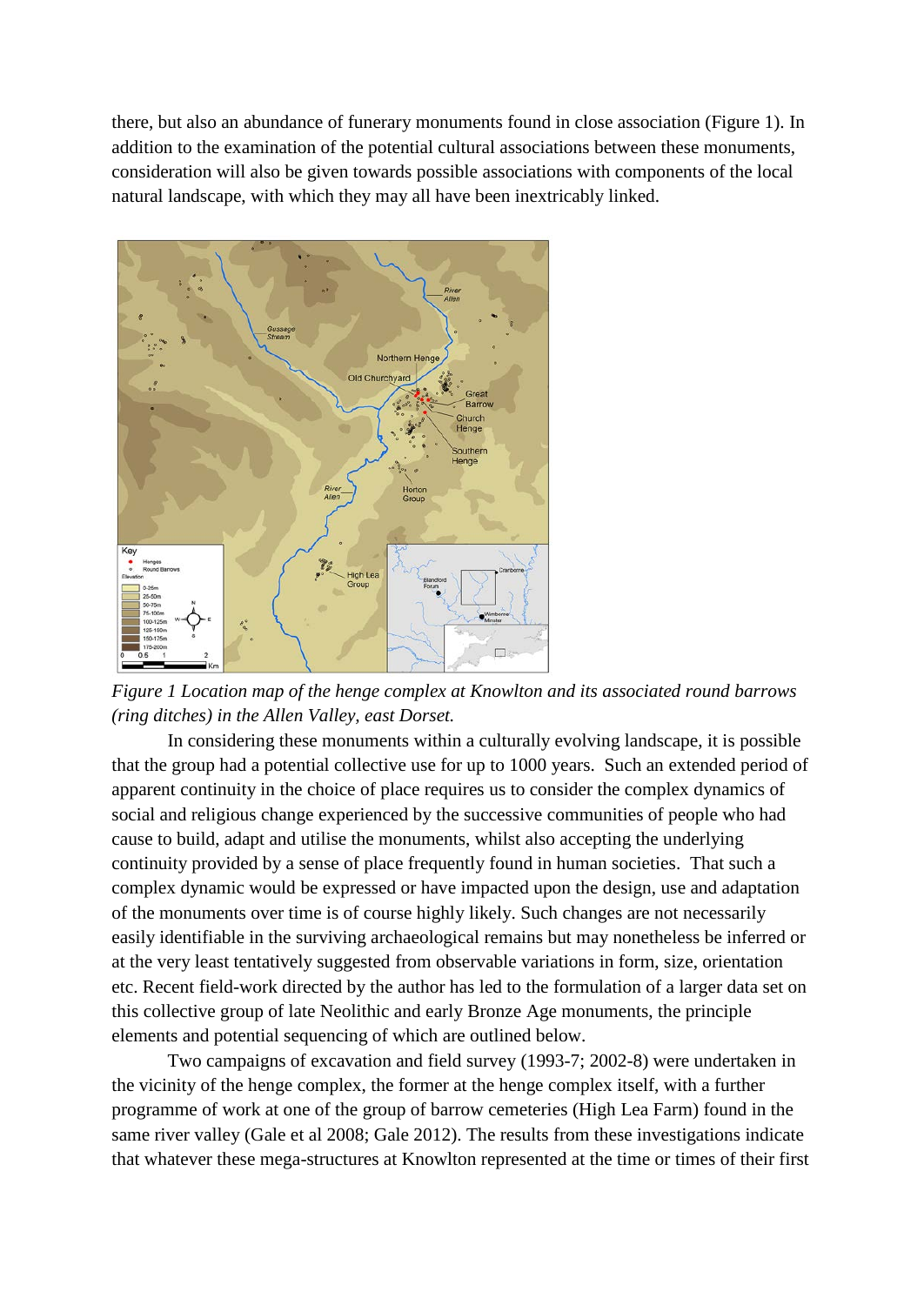construction, they later evolved to become major focal centres for the establishment of funerary complexes and landscapes where the presence and actions of previous occupants would be adopted, adapted or overwritten in a sequence of structured depositions. The landscape and monuments at Knowlton consequently must be considered as both evolutionary and dynamic; in which underlying meaning or intent is more likely to evolve as the successive builders and users engaged with it.

Such a reflexive approach to planning was put forward by John Barrett on the enclosure and stone circles at Avebury. Here he developed an earlier idea by Evans of ongoing or abandoned projects undertaken in localised places by people who are unlikely to have lived to have seen the totality of their creative efforts. (Barrett, 1994, 13-14; Evans, 1988, 85-96). Such an interpretation may equally apply at Knowlton and may have continued well into the  $2<sup>nd</sup>$  millennium and almost certainly beyond, although a detailed sequence must await a more progressive and intrusive dating campaign. Within this schema of progressive adaptation, however, there is found at Knowlton recurring elements suggestive of their attempts to link their world to a greater cosmological order.

The theme of later Neolithic and early Bronze Age communities having conceptualised landscapes for their ancestors is not new and has been postulated before, most particularly for the Stonehenge area (Darvill 1997; Parker Pearson & Ramilisonina 1998). But it could also be inferred elsewhere from the tendency of other henge monuments to attract later Beaker burials and clusters of round barrows i.e. Stanton Harcourt (Barclay *et al*. 1995), and Dorchester on Thames (Smith *et al*. 1997) amongst others. Such approaches to the understanding of prehistoric landscapes does however have its critics, notable amongst whom was James Whitley, who argued that in contemporary archaeological interpretation '..they (the ancestors) are being asked to do too much' (2002, 119) in respect of an overarching causality behind the continuous re-use of monuments and landscapes. Rather than casually using the term ancestors, therefore, this paper relies on a more neutral approach to describe linkage between successive occupiers of a shared location who may indeed share familial ancestry but for whom the more important factor is their reaffirmation of the use of a particular place. The activities and practices marked by the material culture of successive occupiers, however, may well be quite different. Details on the mechanisms, circumstances and durability of the relationship between locations and their occupiers are poorly understood, however, and by no means necessarily or universally transferable across sites and landscapes in which henges and barrows are found. For the moment however, inter and intrasite site comparisons are essential to improve the interpretation of groups of monuments.

### **The Knowlton Complex**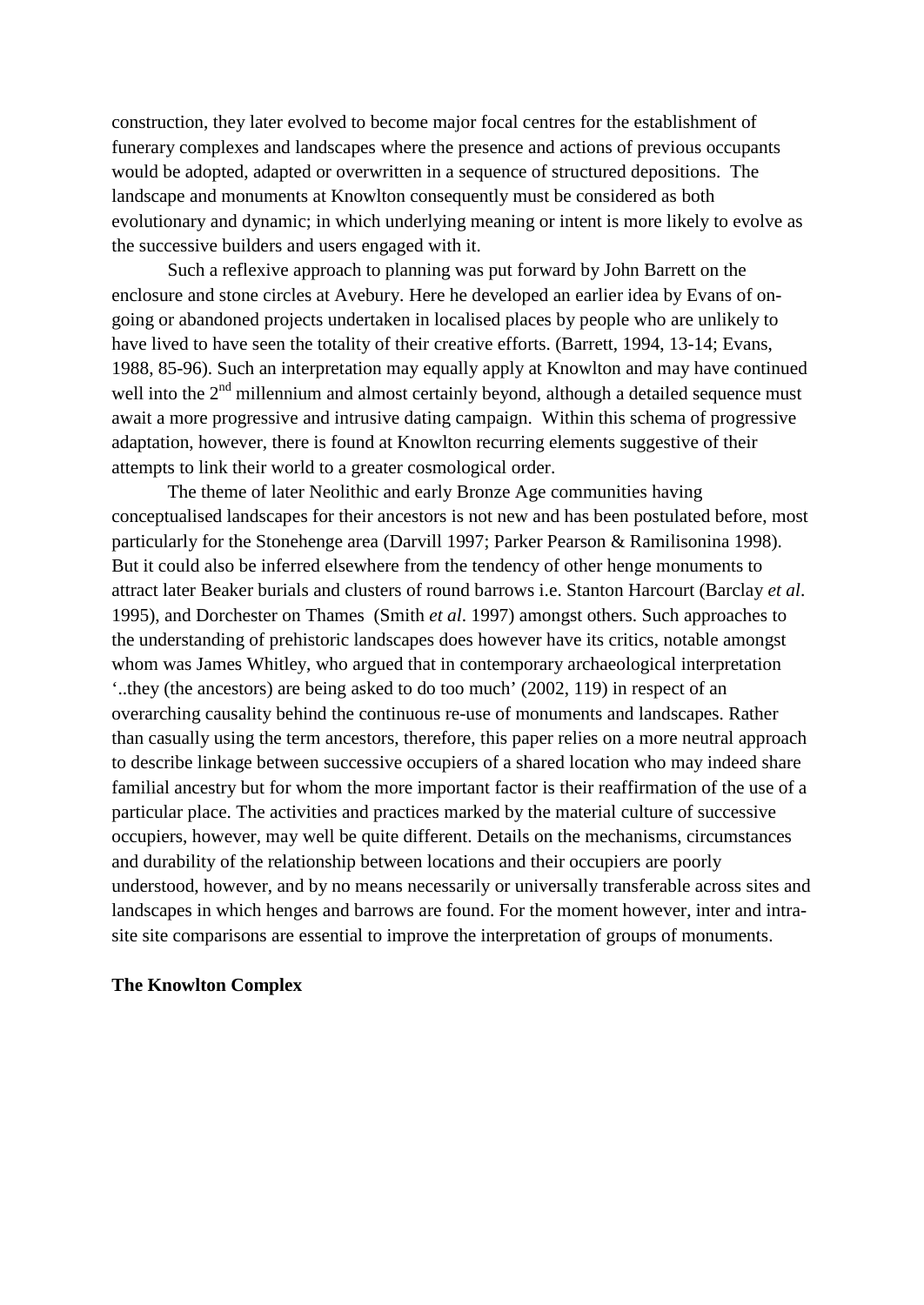

*Figure 2 Vertical aerial photograph of the Knowlton Complex taken in 1928, with the Central or Church henge and the Great Barrow showing clearly as upstanding earthworks towards the centre of the photograph. Also showing are the crop marks of the 'Old Churchyard' , Northern henge (both above the Church henge) and the much larger southern henge (below the Church henge). © Historic England Archive (Crawford Collection).*

Knowlton Circles, Knowlton Rings or the Knowlton Henge Complex, as it is variously known, is unusual in that no one quite agrees as to the definition and classification of the sum of its parts. Certainly it contains five large 'circular' earthworks: the Southern Circle, the Church or Central Circle, the Northern or 'D' shaped enclosure, the 'Old Church Yard' and the Great Barrow (Figure 2). Are they all henges? Three of them seem to fit the generally recognised definition of a henge, each comprising of a circular earthwork consisting of a ditch with an external bank (the Southern, Northern and Central monuments).

The remaining two principal monuments of the group are not so easily interpreted. The Great Barrow may or may not be a later Neolithic Round Barrow unified within a henge-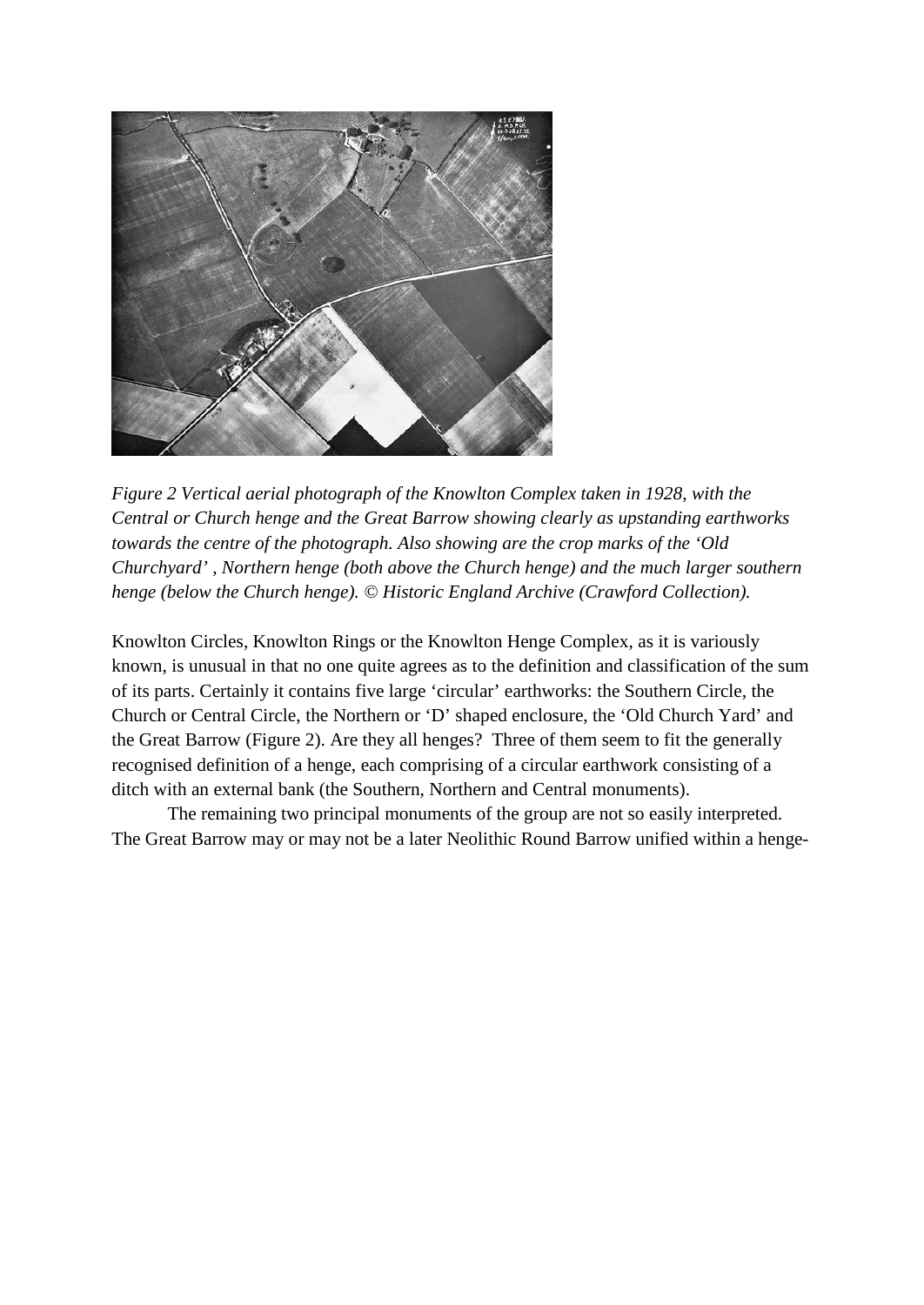

*Figure 3 Schematic plan of the five enclosures that form the Knowlton complex.*

like monument of a broadly comparable date and time. The 'Old Church Yard' has never been definitively linked to the Medieval Church that was later constructed inside the Central Circle, and whilst demonstrably having an external ditch/internal bank arrangement it should not be summarily dismissed as being unrelated to the Neolithic henge complex.

Before going into detail about the individual attributes of each of these separate earthworks, what is abundantly clear is that they are marked by their individual distinctiveness. Their shape and size bear little comparison with each other, which is at odds with other broadly comparable well known large henge clusters; the best example of which is Thornborough, Yorkshire (Harding 2000; 2003). There the three henges have a greater degree of morphological similarity, and would therefore seem to share a commonality of design that may mirror a shared ancestry and purpose. In contrast, the marked diversity in form exhibited by the enclosures at Knowlton may indicate that they were conceived or designed separately and constructed in a progressive sequence, possibly over an extended time scale, as yet to be defined. Such variance in form and size could of course also reflect variability in function whilst still maintaining cohesion through a shared location. It is of course entirely possible that all may have been in use at a particular point in time forming a 'precinct' of distinctive but nonetheless linked elements where communities gathered periodically in the observance of rites or activities focused on a specific enclosure. With the exception of a single radiocarbon date from the Southern Circle (Beta 141096, 3890+/- 60 BP [2570-2190 cal. BC 2 sigma]), dating of the enclosures remains ill-defined and consequently problematic. However, recent surveys have provided sufficient detail to allow for the construction of a speculative sequence.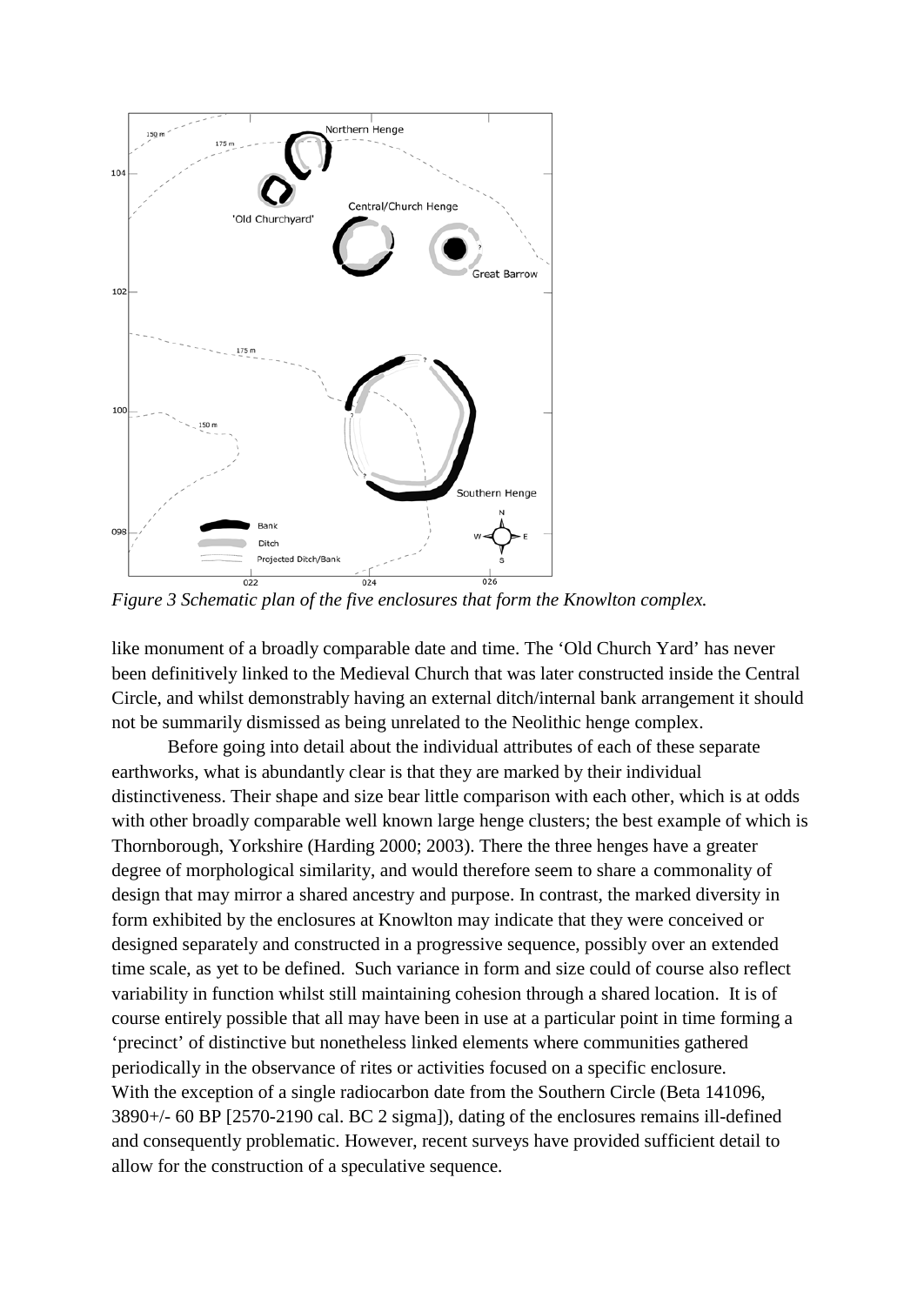The growing body of evidence in support of a 'formative' phase of henge monument construction (Harding 1987, 59) is now generally accepted, drawing upon aspects of commonality in structural form with earlier Neolithic monuments. Ideas promulgated in the 1950s and 1960s from such luminaries as Isobel Smith and Gordon Childe concerning the development of henges from the earlier causewayed enclosures have re-emerged and have support in some areas (Darvill 2010, 152). The discovery of segmented ditched enclosures such as those at Flagstones in Dorchester, Dorset (Healy 1997, 27-47) dating to the close of the  $4<sup>th</sup>$  millennium seem to parallel developments seen at Stonehenge I (Darvill 2006, 97) and at least superficially bear a striking similarity to the constructional technique adopted for the earlier causewayed enclosures. These segmented enclosures seem to be commonly linked to burial and funerary practices and, along with the occurrence of similarly early dated enclosures at Balfarg, (Barclay & Russell-White 1993) Llandegai A (Houlder 1968; Lynch & Musson 2001) and Dorchester Site 2 (Whittle et al 1992), indicate enclosure forms that predate the 'classic' henge forms that emerged in the middle of the  $3<sup>rd</sup>$  millennium.

The adoption of the term 'formative henge' in the archaeological literature (Harding 2003, Darvill 2010, Burrow 2012) could be usefully broadened and applied to two and possibly three of the Knowlton enclosures - the Northern Circle, the Old Churchyard and the Great Barrow - although each is very different from the others in plan form. The Northern Circle consists of an open-ended 'D' shaped plan with an external bank. If it were not for the external bank the plan would look remarkably similar to the plan form of earlier long barrow forms and mortuary enclosures but this must surely be too superficial and circumstantial to imply a common ancestry. Its design therefore remains unique among henge monuments, the concept behind which remains for the moment unknown. The 'Old Churchyard' also has a markedly different plan form, consisting of a circular external ditch whose internal bank is sub-rectangular. The name of this enclosure would seem to imply a medieval or later date but this is unproven. There is no contemporary historical reference to the monument having been used for Christian burial, rather that its use is inferred from its proximity to the Church. Its close proximity, state of preservation and likely integration with the other monuments in the prehistoric complex would seem grounds enough to support its contemporaneity, but this can only ultimately be confirmed through excavation. Its closest parallel is probably to be found in Llandegai A, excavated by Houlder in 1967-8 (Houlder 1968; Lynch & Musson 2001) where a close association with funerary practice is demonstrated.

The credentials of the Southern and Central Circles are much more secure with both having 'classic' henge forms. A more refined classification using the archetypal scheme originally defined by Atkinson et al (1951) cannot be achieved due to the nature and extent of damage that has occurred on the monuments since they went out of use. Atkinson's classification scheme largely relies upon the identification of entrances, but at both these enclosures the location of original entrances remains unclear.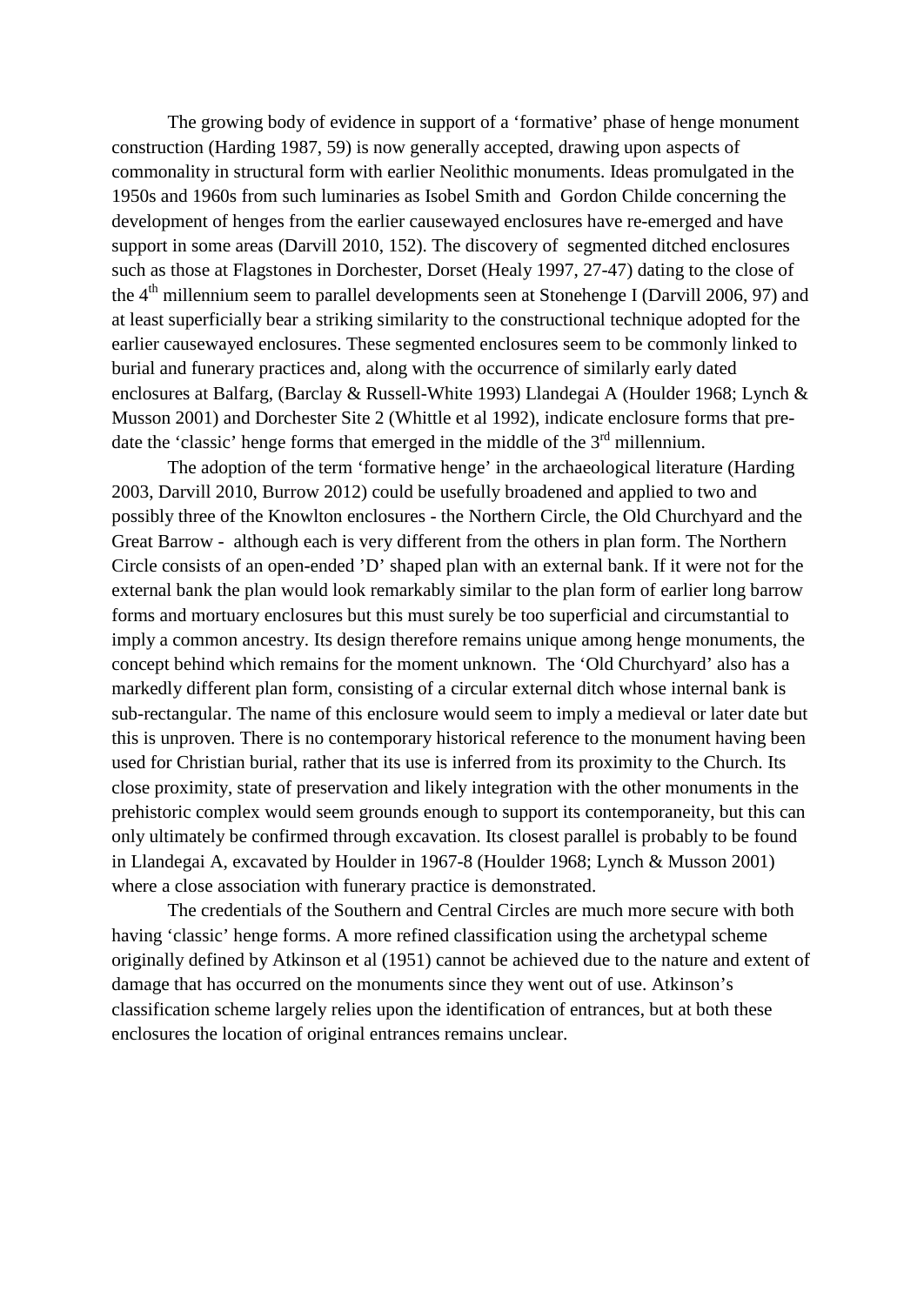

*Figure 4 Low elevation oblique photograph from the south-east showing the arc of the surviving bank of the Southern Henge (in the centre of the picture) with the Church Henge and the Great Barrow in the background. © John Gale and Bournemouth University.*

This is due to the marked and probably episodic reworking of the Central Henge to accommodate the later Church and its yard and the almost total loss of above ground elements of the Southern Circle through agricultural attrition and relatively recent groundworking and erection of farm buildings (Figure 4). The size of Knowlton's Southern Circle (approximately 240m in diameter – including the external banks) might lead to some consideration of its inclusion within that small group of 'super henges' or henge enclosures found within Wessex (Durrington Walls, Marden, Mount Pleasant and Avebury being the others). Its siting within a river valley also bears favourable comparison to the others. However, the lack of evidence for substantive internal features found at the others would seem to suggest, for the moment at least, that it remains interpreted as a very large 'classic' henge. This view is partially supported by excavations in 1994 which looked at a section through the bank and ditch (Figure 5) and failed to uncover any appreciable evidence for residual domestic or ritual activity that may have taken place within the enclosure (Gale in preparation).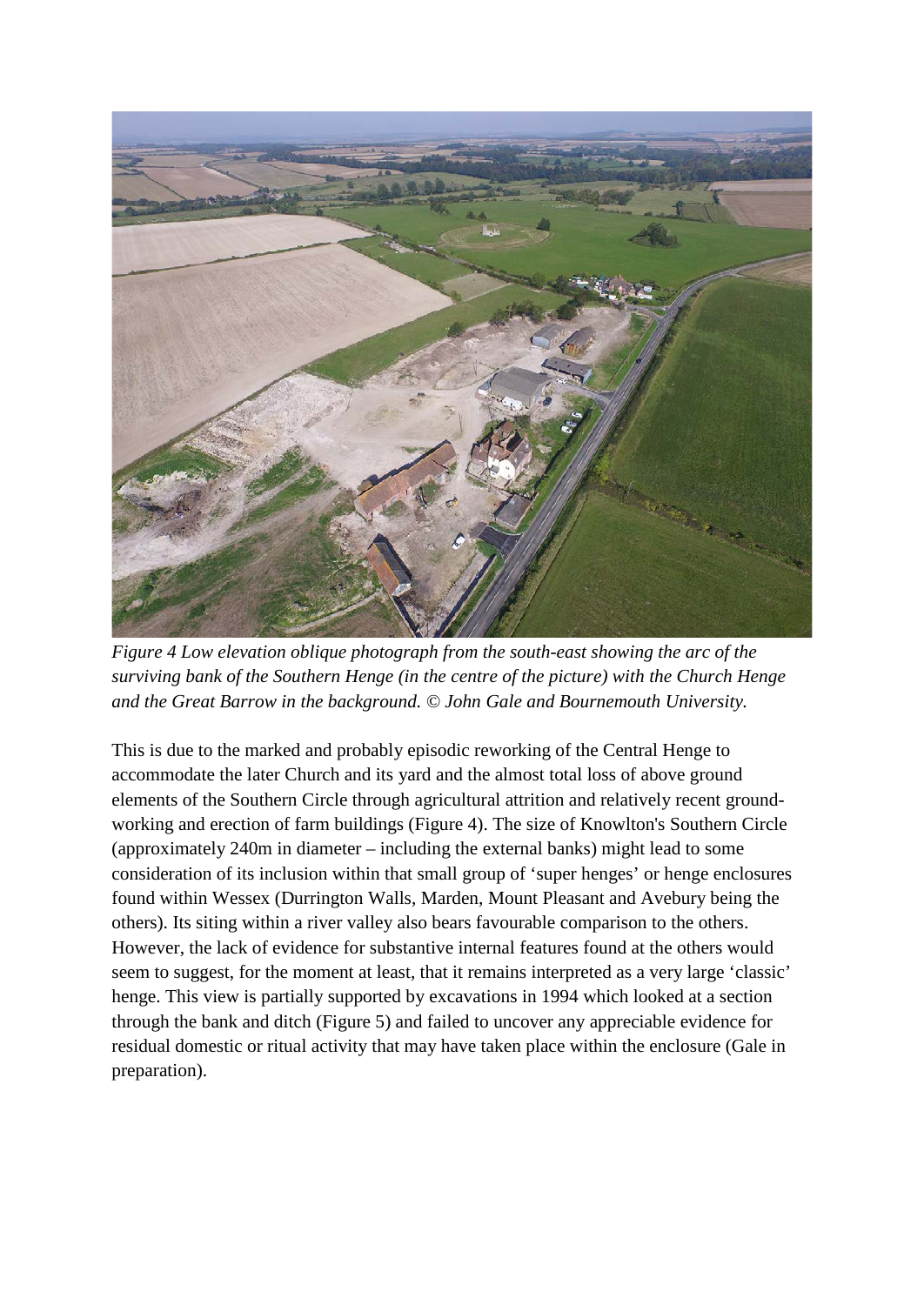

*Figure 5 View of the 1994 excavation at the Southern Henge (south-east quadrant) taken from the south-east. The remnants of the henge bank and its underlying Neolithic ground surface can be seen in the foreground. © John Gale*

The final enclosure to be considered here is the Great Barrow, which is contained within two concentric ditch circuits that may suggest the barrow was inserted within an earlier enclosure that may have been henge-related (Barber et al 2010, 155-8). Here the aerial photographic evidence suggests that the outer ditch may be at least partly segmented and the presence of an internal bank was tentatively confirmed through observations made during the excavation of a pipe trench in the summer of 1958 (Field 1962). Further investigations may reveal this to be of a form nominally related to the Flagstones enclosure in Dorchester, Dorset (Healy 1997), itself part of a cluster of later Neolithic ceremonial monuments found in close proximity to each other (Maumbury Rings, Mount Pleasant, Flagstones and the Dorchester post circle).

Why then should such monuments be clustered at this particular location? Let us assume that the choice of location is of primary significance and not therefore circumstantial or random. Choice of location for any human activity can be driven by cultural and/or noncultural factors. If so, is there any evidence for the presence of such determinants to be found in the current archaeological landscape? Evidence for the presence of pre-henge cultural activity in the area has mainly been confined to the results of archaeological sampling in the upper Allen valley where lithic scatters and environmental proxies suggest the presence of open grassland rendzina soils that may indicate land clearance as early as the later Mesolithic (French et al 2007, 131-97). The presence of earlier cultural activity that might help to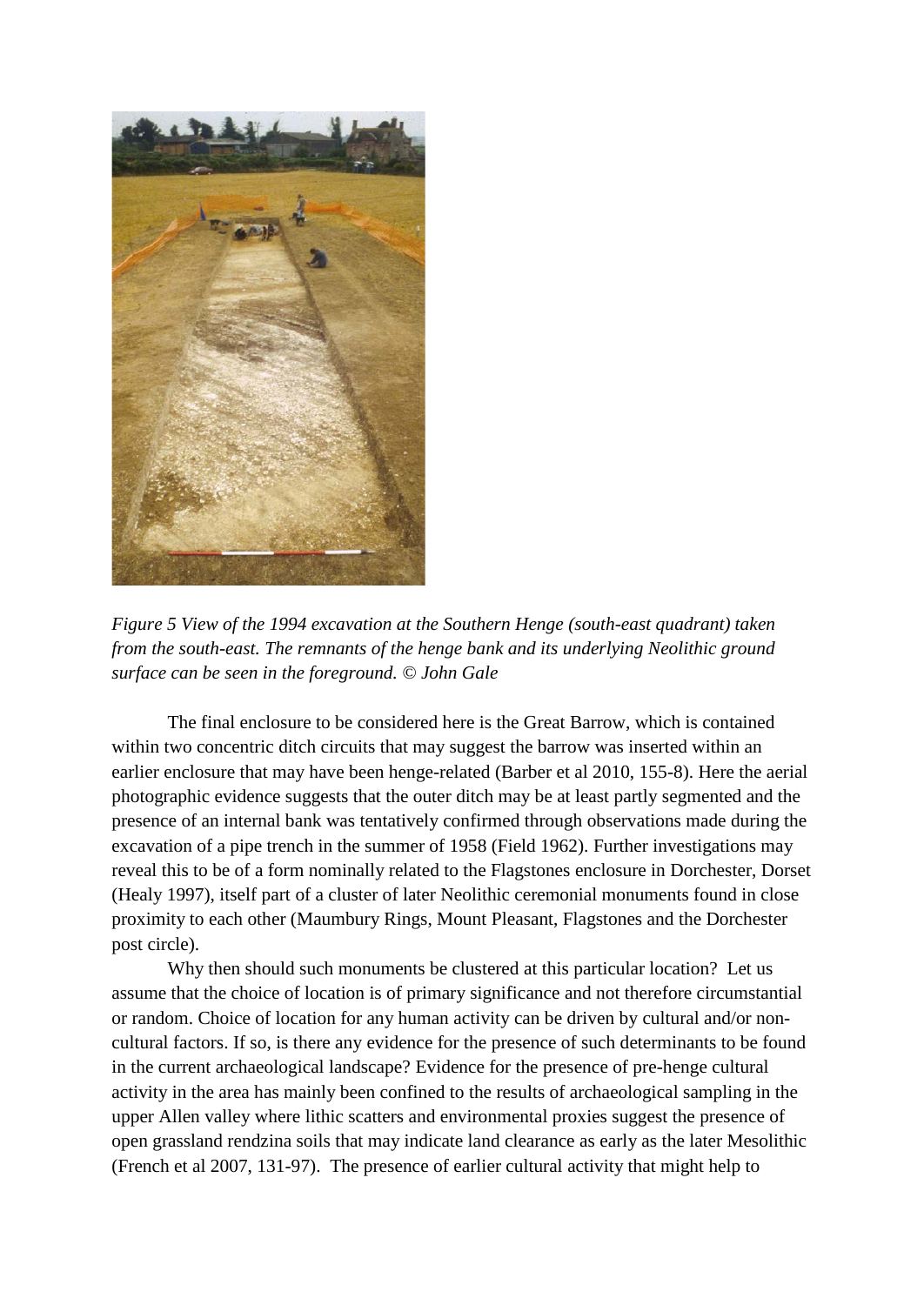account for the emergence of the building of large monuments and what was to emerge in the  $3<sup>rd</sup>$  millennium is certainly not evidenced in known archaeological structures or associated material. Episodic fieldwork by the author and others working in the Knowlton environs have failed to identify substantive structural evidence for pre-henge settlement. In contrast to the intensive nature for earlier Neolithic activity only a few miles to the north and west (Barrett et al 1999), it would seem that Knowlton, and its immediate environs were under-exploited when the henge builders first moved in. Therefore, it appears that the archaeological landscape contains few cultural proxies to account for why this particular locale was chosen and why it became such a centre of activity from the middle of the  $3<sup>rd</sup>$  millennia.

Examination of the non-henge components of the Knowlton complex shows that it is dominated by the presence of round barrows (or at least the remnant ring ditches that have survived) that would largely post-date the construction of the henges. An aerial survey undertaken in 2000 (Stoertz 2007, 40-3) established that within a 1.5 km radius of the complex there were 178 ring ditches, a density unsurpassed elsewhere in Wessex. Although it is impossible to be sure how long this cemetery was in use, it is apparent that it became a focus for burial activity and associated ceremonial rites and practices during the later stages of the development of the whole Knowlton complex. It is difficult to determine whether a focus on funerary structures was part of the original concept of the complex, but the presence of the Great Barrow, likely to be contemporary with the earlier phase of the complex, and possibly associated with the burial or memorial to someone of high status, perhaps gives us an indication that this may indeed be the case and led to the development of the area as a burial centre.

Nor is it the case that the cemeteries focussed directly around the henge complex existed in isolation.

#### **Further afield – the barrow groupings in the Allen Valley**

The Allen valley itself contains further clusters of barrows (Figure 1) with two distinctive concentrations to the south at the Holton Inn and at High Lea Farm (Gale 2012). As well as their relatively close proximity to the henge complex they also share spatial commonality with their articulation to the River Allen, in that they are all found on the eastern slopes of the river valley. A programme of field survey and excavation between 2002 and 2008 (Gale et al 2008), targeted at the largely levelled round barrow cemetery three miles south of Knowlton at High Lea Farm near the village of Witchampton, has produced evidence that sheds some light on settlement within the Allen valley that was broadly contemporaneous with later phases of the henge complex.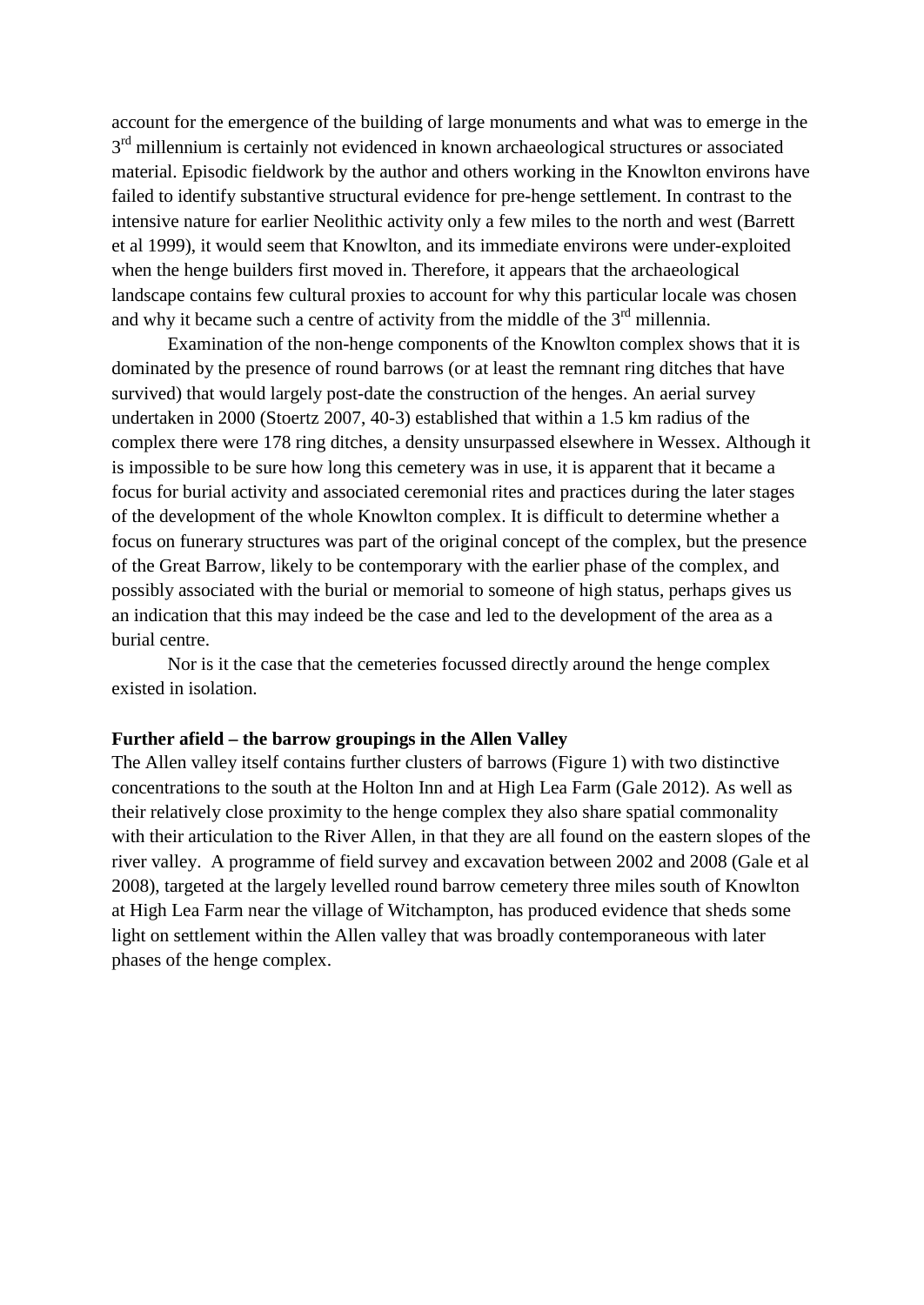

*Figure 6. Plan of the High lea Farm Barrow group, located to the south of the Knowlton with the location of the 'founder' barrow and the site of the featured barrow (Trench 5) highlighted.*

The cemetery at High Lea Farm consists of a triple linear alignment of over 30 barrows with attendant clusters mainly forming around an identifiable 'founder' barrow (Figure 6). Only two of the barrows remain as earthworks, the rest having been reduced to 'ring ditches' only visible via aerial photography and as geophysical phenomena when subjected to detailed investigation. Excavation of three of the ring ditches between 2003-5 (Gale et al 2006 and 2008) revealed the expected fragmentary and partial survival of cut features almost exclusively limited to the encircling ring ditches (Figure 7) . Only a single secondary or satellite cremation survived from one of the levelled barrows, (UBA32501, 3360+/- 32 BP [1742-1709 cal. BC 2 sigma]) demonstrative of the high level of agricultural attrition and corresponding loss of archaeology in the group. In none of these sampled areas did a buried soil survive; coupled with the shallow depth of surviving ring ditches, the loss of chalk suggested that survival of inter-barrow archaeological deposits is unlikely unless activity penetrated deeply into the chalk.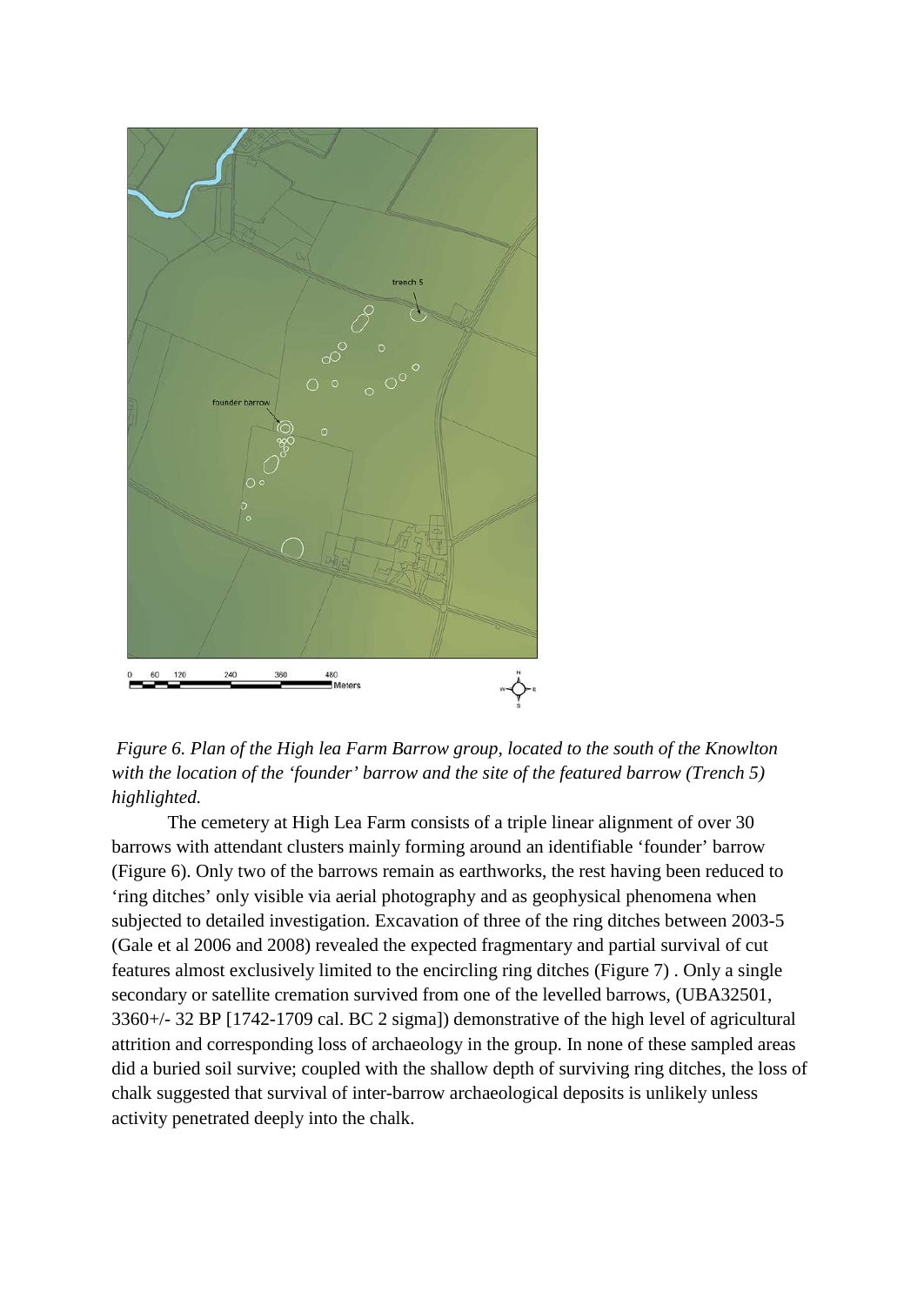

*Figure 7 High Lea Farm Barrow Group excavation 2003 - 8. The ploughed out remains of these two barrows were explored during the 2003 season. Other than the encircling quarry ditch the only feature from the main barrow depicted here was the base of an urn containing a cremation (probably a satellite) which can be seen as a small dark spot near the top of the arc of the barrow ditch in the top centre of the photograph. © John Gale* 

The final excavation was targeted on the northernmost of the two visible monuments within the barrow group (Trench 5, see Figure 6). This barrow, as with the only other upstanding barrow in the group, lay within the headland of a field and accordingly had not been subjected to quite the same level of plough activity. The barrow was therefore potentially likely to present a higher level of surviving archaeological deposits which might shed some light not only upon the High Lea Farm group but by association those of other contemporary mounds within the valley, including those that developed around the Knowlton Henge Complex itself. The barrow did not disappoint and the excavations revealed a range of archaeological deposits that evidenced activity spanning over three millennia. Much of this activity goes beyond the bounds of this paper but some of it has a direct bearing on the henge complex to the north and accordingly may in part be linked to the building of the henges and ultimately to their incorporation into a funeral complex that may well have covered the major part of the river valley by the start of the  $2<sup>nd</sup>$  millennium.

The barrow's primary funerary deposit consisted of a centrally placed rectangular pit cut into the pre-barrow ground surface, in which had been placed two cremations within a rectangular frame made of wood (probably in the form of hurdling) that had neither a base nor a lid. Fragments of the frame have subsequently been radiocarbon dated to the early 2<sup>nd</sup> millennium BC (UBA 18003, 3524+/- 38 BP [1948-1747cal. BC 2 sigma]). Preceding the interment of the two cremations an elaborate mortuary enclosure was constructed consisting of multiple concentric rings of stakes that were surrounded by irregularly placed pits (Figure 8). The innermost ring of stakes eventually had the rectangular pit excavated within it, in which the cremations were placed followed by the erection of a circular turf mound which spread up to the innermost of the two external stake circles. Later the surrounding ditch was excavated with the resultant chalk rubble placed on top of the turf mound but delimited by the outer ring of stakes.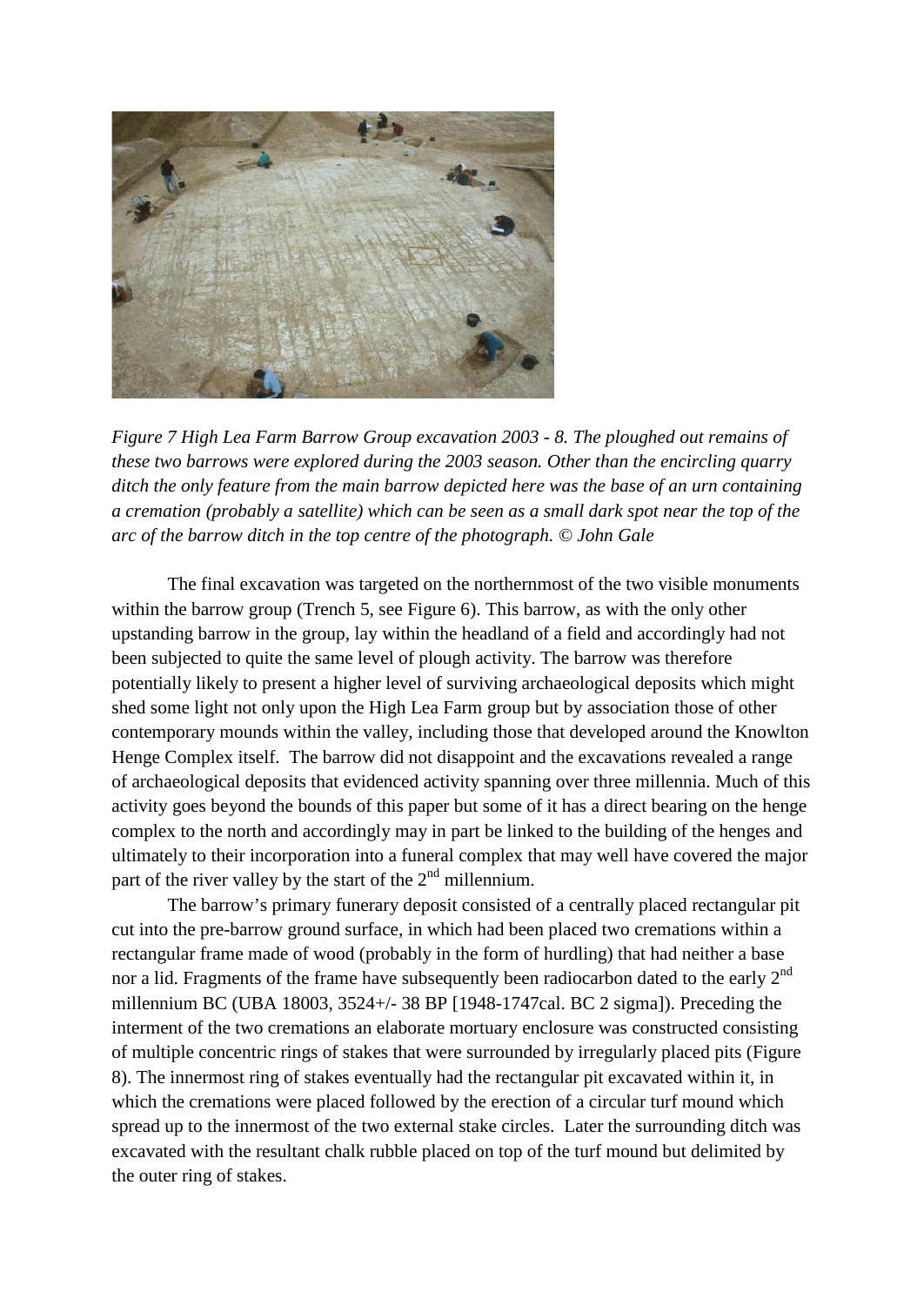

*Figure 8 Plan of the excavated remains of an early 2nd millennium BC mortuary enclosure found beneath a round barrow from the High Lea Farm Barrow Group (Trench 5).*

The survival of the stake holes that formed this elaborate mortuary enclosure is of course attributable to the protection afforded by being covered by the later burial mound. The combination of pre-barrow features consisting of concentric rings of stakes and irregularly spaced pits are somewhat unique in the archaeological record although concentric stake circles themselves are rather more numerous (Ashbee 1960, 60-5; Woodward 2000, 25). What is most striking is that the rings of stakes clearly define a mortuary space that is integral to the design of the later barrow mound and therefore document not only the elements of the funerary process but also some rare structural detail on the associated monumentality. The question therefore is whether this feature is a rarity linked to the special status of those interred, or is its rarity an accident of survival. Was it more widespread in the communities that occupied the region and was practised in the cemeteries within the Allen valley?

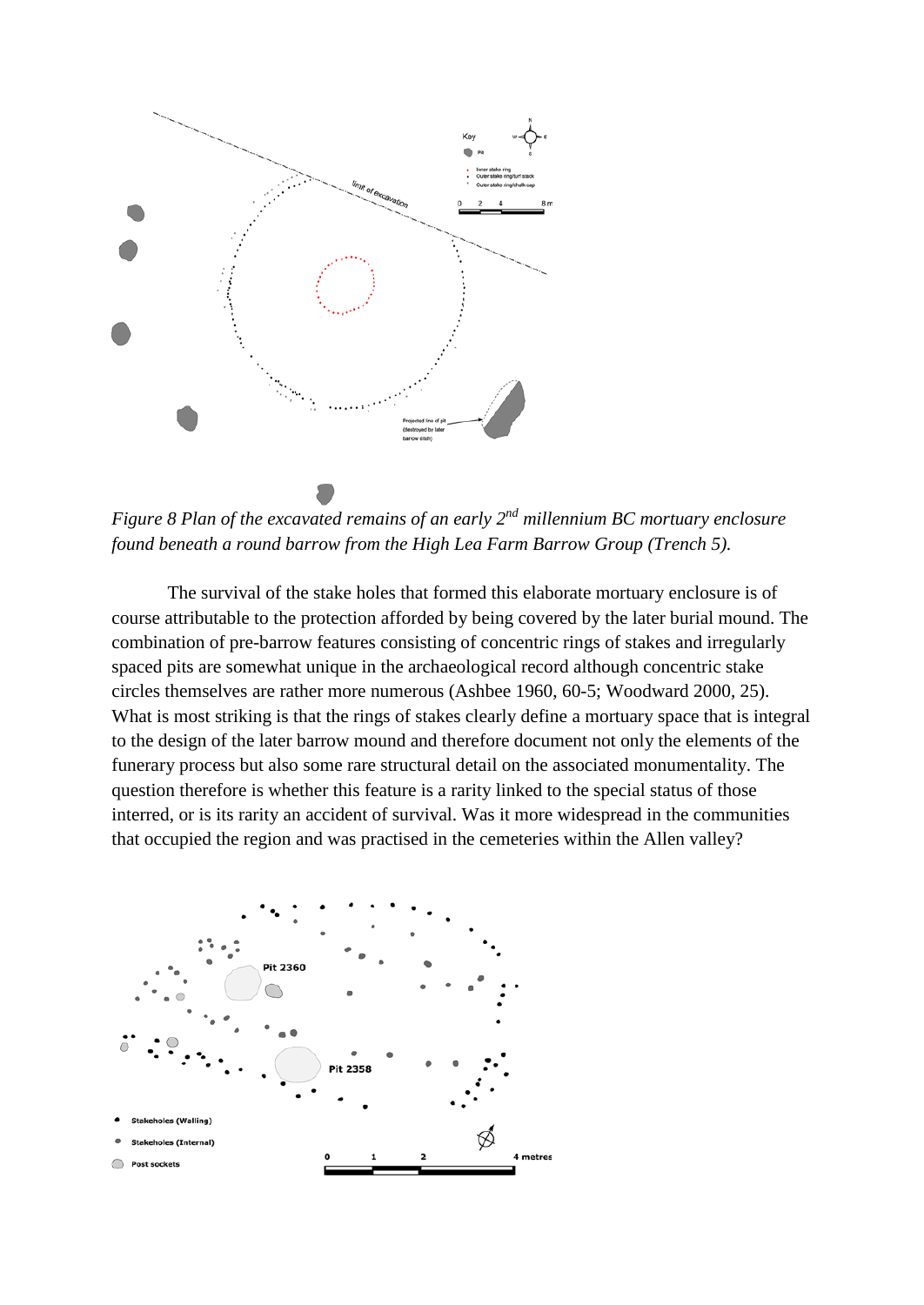*Figure 9 Plan of the excavated remains of a 'Beaker' period structure found beneath the mortuary enclosure and barrow from the High Lea Farm Barrow Group (Trench 5).*

The mortuary enclosure was not the only evidence for pre-barrow activity at the site. Another sequence of stake holes was discovered underneath the barrow and slightly offset to the north-west of its centre. These stakes traced the plan of a roughly oval structure (possibly open ended on its western end) aligned on a WNW – ESE axis. The structure contained two straight-sided pits sunk to a depth of approximately 80cm into the natural chalk, of a diameter of approximately 60cm. The structure also contained a number of internal stake-holes, some of which may have provided additional support for the superstructure of the building (Figure 9). The pits contained significant quantities of domestic waste including flint tools and broken ceramics of Beaker types contained within a matrix of burnt timbers and ash. This implies that the final function of the pits was as a receptacle for the clearance of the site which may well have included parts of the building itself. One of the pits contained a cache of flint nodules (un-burnt and weighing over 35kg) which would seem to be the stock of a flint knapper that for whatever reason was no longer of currency. A radiocarbon date from a sample of the burnt wood in one of the pits revealed a date from the second half of the  $3<sup>rd</sup>$ millennium BC (UBA 141096, 3850+/- 28 BP [2411-2270 cal. BC 2 sigma]) which not only predates the barrow and the mortuary enclosure by several centuries but also indicates that the structure is possibly contemporaneous with the Southern Circle at Knowlton, three miles to the north.

In addition, underneath the barrow in Trench 5 at High Lea there are further traces of two other possible structures, but only very partial arcs of a number of stake-holes survived, the rest having been destroyed by the later barrow ditch and by the loss of chalk in areas not protected by the barrow mound. Two further pits found less than 20m from this Beaker house contained pottery (as did the turf stack within the burial mound) all of which would indicate the presence of at the very least a small community whom dwelt for a time in the vicinity of the Knowlton complex. Here at last then is some structural evidence for Beaker settlement within the valley that may be contemporaneous with that of communities who were probably actively engaging with the henges that will still have dominated the landscape at that time. That the settlement was superseded by a funerary site, is perhaps of no great surprise, given the potential passage of time between the two events but what is clear is that both episodes of activity took place within a landscape in which the henge complex was probably a major influence on communal activity.

The barrow cemetery at High Lea Farm, the cemeteries further upstream and the henges at Knowlton were all sited on the left, eastern, bank of the River Allen. Clearly therefore the river held some significance to the choice of location of them all, possibly unifying them all at some point in time. The henges' subsequent (and possibly original) use appears to be funerary in character and may consequently have been a ceremonial and monumental focus for a landscape for the dead (or perhaps more explicitly the ancestors) defined in part by the river. This idea is of course not new having been previously postulated by a number of academics for other similar Neolithic landscapes (Darvill, 1997; Parker Pearson & Ramilisonina 1998) but is there any further evidence to support this?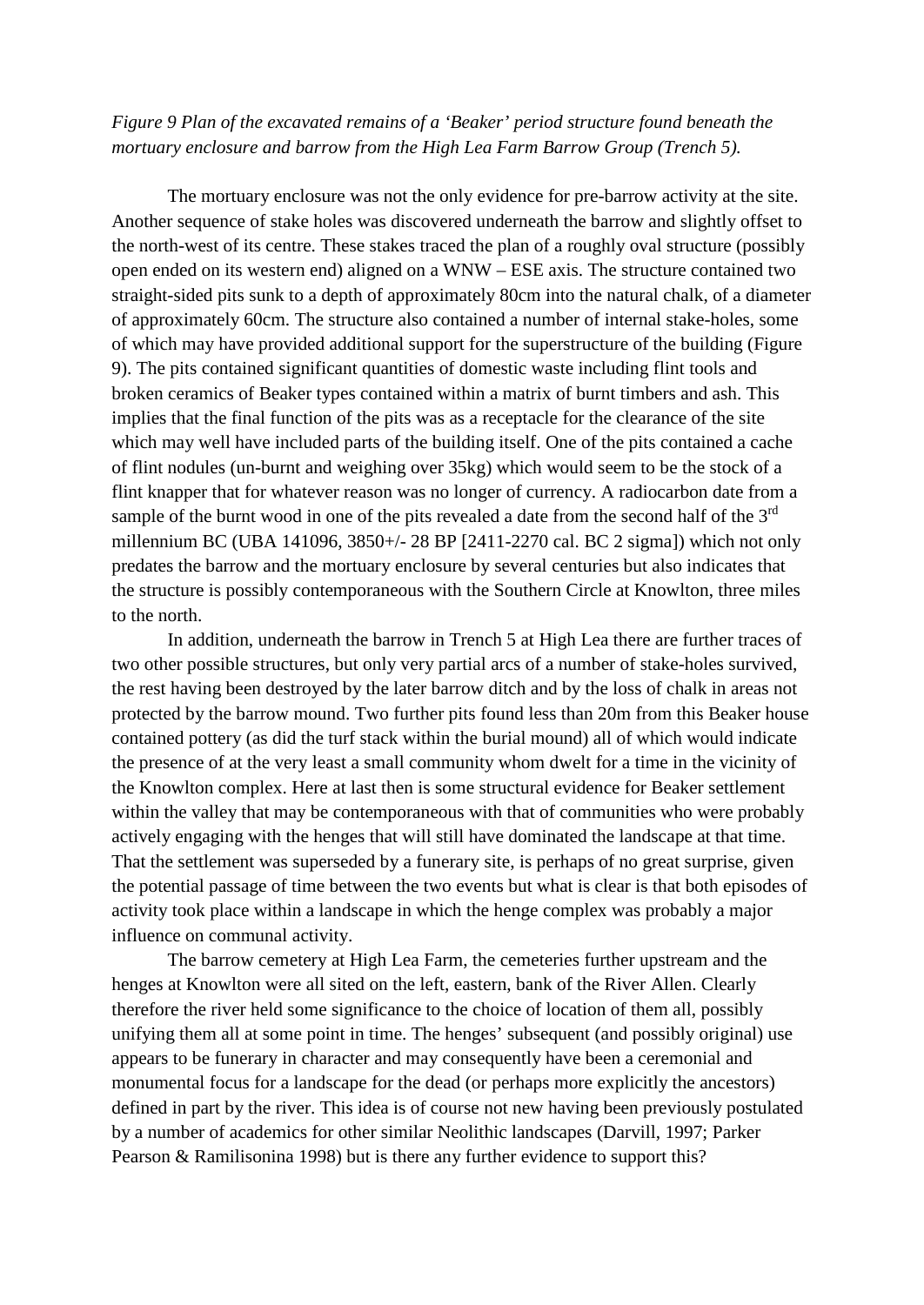

*Figure 10 Oblique aerial photograph taken in 1989 of High Lea Farm Barrow Group. The ring-ditches show clearly in a crop of ripening pea as do the contrasting 'filled circles' of sink-holes nearby. © Crown Copyright. Historic England Archive.*

An oblique aerial photograph of High Lea Farm taken in the 1980s (Figure 10) revealed crop marks of ring ditches alongside other circular and similarly sized features which were assumed to be potential pond barrows. Subsequent magnetometry surveys failed to detect them at all and it was only following the author's wider review of oblique photographs in the area that similar phenomena were noticed elsewhere in the river valley. Moreover, it was noticed that concentrations of these features were not only clustered on the eastern side of the river but were frequently found in association with the barrow cemeteries already mentioned. Further investigation has revealed these features to be entirely natural *dolines* (more commonly referred to as sink holes) that have completely filled up (possibly accelerated by the artificial sculpting and smoothing effects of repeated ploughing on the landscape in the last century and a half). A probable example of this type of geological feature (The Down Farm Shaft) was investigated nearby on Cranborne Chase by Martin Green in 1992. The excavation revealed a highly detailed and complex environmental sequence spanning the Mesolithic – Bronze Age periods (Allen 2000, 40-43). The linkage between barrows and sink-holes has been made before by Tilley (1994 and 1999) with reference to a similar occurrence of the co-location of barrows and sink holes on the South Dorset Ridgeway at Bronkham Hill near Dorchester and at several other locations nearby including Winterbourne Poor Lot barrow cemetery in West Dorset. However, in the Allen valley we see a striking pattern of such coincidence in the barrow cemeteries at High Lea Farm, the Holton Inn and at the henge complex itself with its extensive number of ring ditches surrounding the henges (Figure 11). The coincidence of sink holes with later Neolithic enclosures (and nearby round barrow cemeteries) has also been identified at Priddy Circles in Somerset which may suggest the practice was not isolated in the Allen valley or indeed Dorset (Lewis and Mullin, 2011).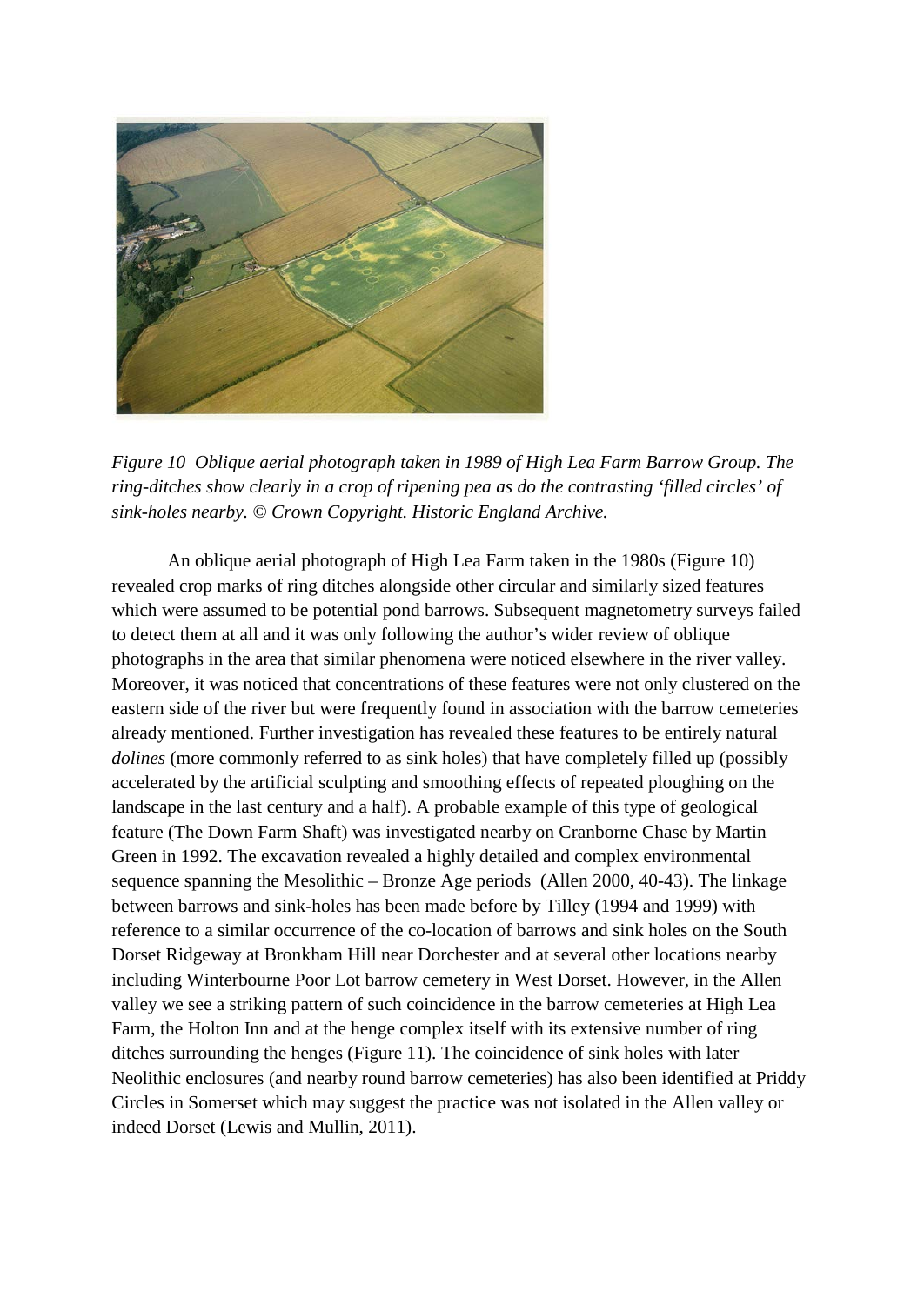

*Figure 11 Aerial photograph of part of the southern extent of the barrow group surrounding the Knowlton complex. A cluster of ring-ditches can be clearly seen in the upper left quarter of the image with a cluster of sink holes located to the right of them. © Historic England Archive (Boyden Collection).*

Were the builders of the complex at Knowlton complex aware of and influenced by the presence of the dolines? If so, dolines may have been one of the key factors in the siting of the henges and of the evolving funerary complex, and perhaps linked to a belief system sustained over a period of time. A belief system based upon a chthonic spirit underworld would require focal points for the two worlds to interact; voids in the earth may have held special significance in this regard. The importance of such natural places to ancient societies has been explored by Bradley (2000, 27-8) using case studies from classical Greece. Often in such cases natural places may be located away from the sphere of normal domestic life and may include springs and caves where the outer world of the living may commune with the depths. In the Allen Valley we therefore see the possible powerful combination of the River Allen and clusters of dolines that may have been incorporated into the contemporary cosmogony of local communities. The significance of water (Richards, 1996) and in particular the close association of henge monuments with river valleys, especially the larger henge enclosures of Wessex (Atkinson 1951, 84; Darvill 1997, 181; 2010, 154; Harding 2003, 54-6; Gale 2012, 162 ) is well documented. The meaning or nature behind the associations is for the moment less clear but it seems inescapable that in all cases such associations - whilst no doubt materially and functionally exploited - also retained a symbolism fixed within a wider cosmological set of beliefs.

#### **Conclusion**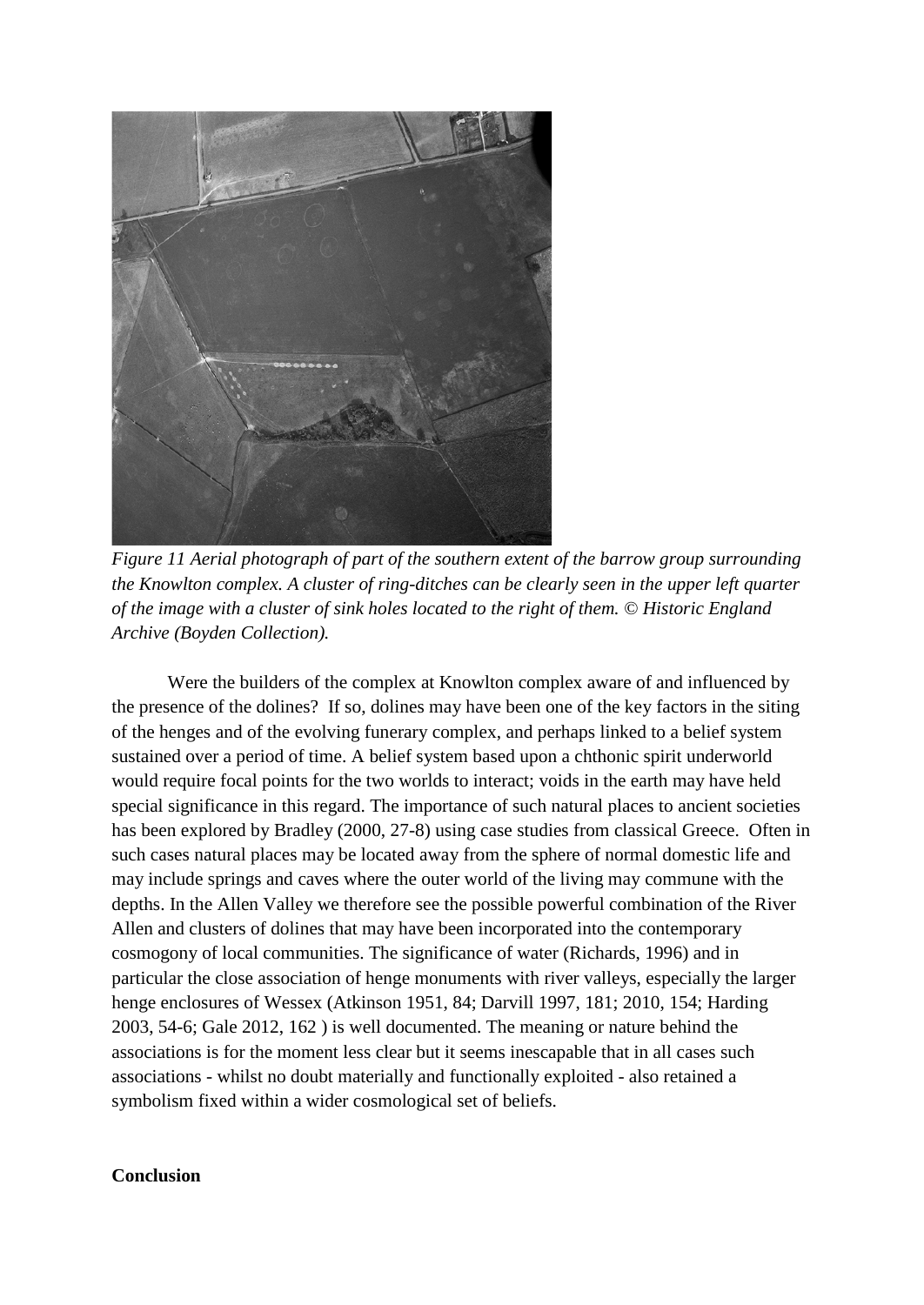At around the middle of the  $3<sup>rd</sup>$  millennium BC and possibly as early as 2800 BC a succession of henge monuments was constructed on a low chalk spur on the eastern side of a river valley in which there appears to have been little evidence for significant settlement activity. This appears to suggest a movement away from more intensive activity elsewhere on Cranborne Chase (to the north and west of the site), with the establishment of a new ceremonial and religious complex. It is unknown if the complex was focussed on the dead from its inception but its location and likely interaction with topographical features may have been articulated to a contemporary cosmogony in which the living and the dead were reconciled, from its beginnings. The pace of the development of the complex is unknown but the form of the monuments might suggest that a 'precinct' of ceremonial structures grew up located close to two important natural features – the River Allen and a doline field, both of which may have held cosmological significance to the attendant community. The construction of monuments commenced with new forms of earthwork enclosures that appear to retain characteristics from established building traditions. Within this earlier group of formative henges a large round barrow was constructed which surely further reflects the funerary associations of the complex, that would ultimately herald the establishment of an extensive barrow cemetery.

The river Allen itself may well have formed an important component within the belief system of the local community, acting both as a conduit that linked further burial grounds focussing on the location of other doline fields and possibly as a territorial boundary that separated landscapes of the living and the dead. The presence in these subsidiary burial grounds of further funerary structures could be seen to reflect the growth of a funereal landscape borne out of an ancestry linked to the traditional leanings of a cosmology rooted in the  $4<sup>th</sup>$  millennium - but subject to new and emerging social and religious ideas coincident with the introduction of a Beaker presence in the locality. That this extended complex would grow and develop with the periodic insertion of monuments both large and small is of course to be expected. The changes could equally however be reflective of a dynamic within society that finds physical and spiritual expression in the continual re-development and investment in a territorial homeland that provided focus for local communities for a thousand years.

#### **Acknowledgements**

Thanks to Professor Mark Maltby for commenting upon the structure and content of this paper and to Harry Manley for preparing Figures 1 and 6. I would also like to thank the two anonymous reviewers for their valued comments on an earlier draft of this paper. Any remaining mistakes of fact or judgement are, of course my own. This paper is a revised and expanded version of a lecture presented at a conference entitled *The last great monuments: ceremonial complexes of the 3rd millennium B.C.* held at the British Museum in November 2013.

#### **References**

Allen, M.J. 2000: Soils, pollen and lots of snails. In M.Green. *A Landscape Revealed: 10000 years on a chalkland farm*. 36-49. Stroud. Tempus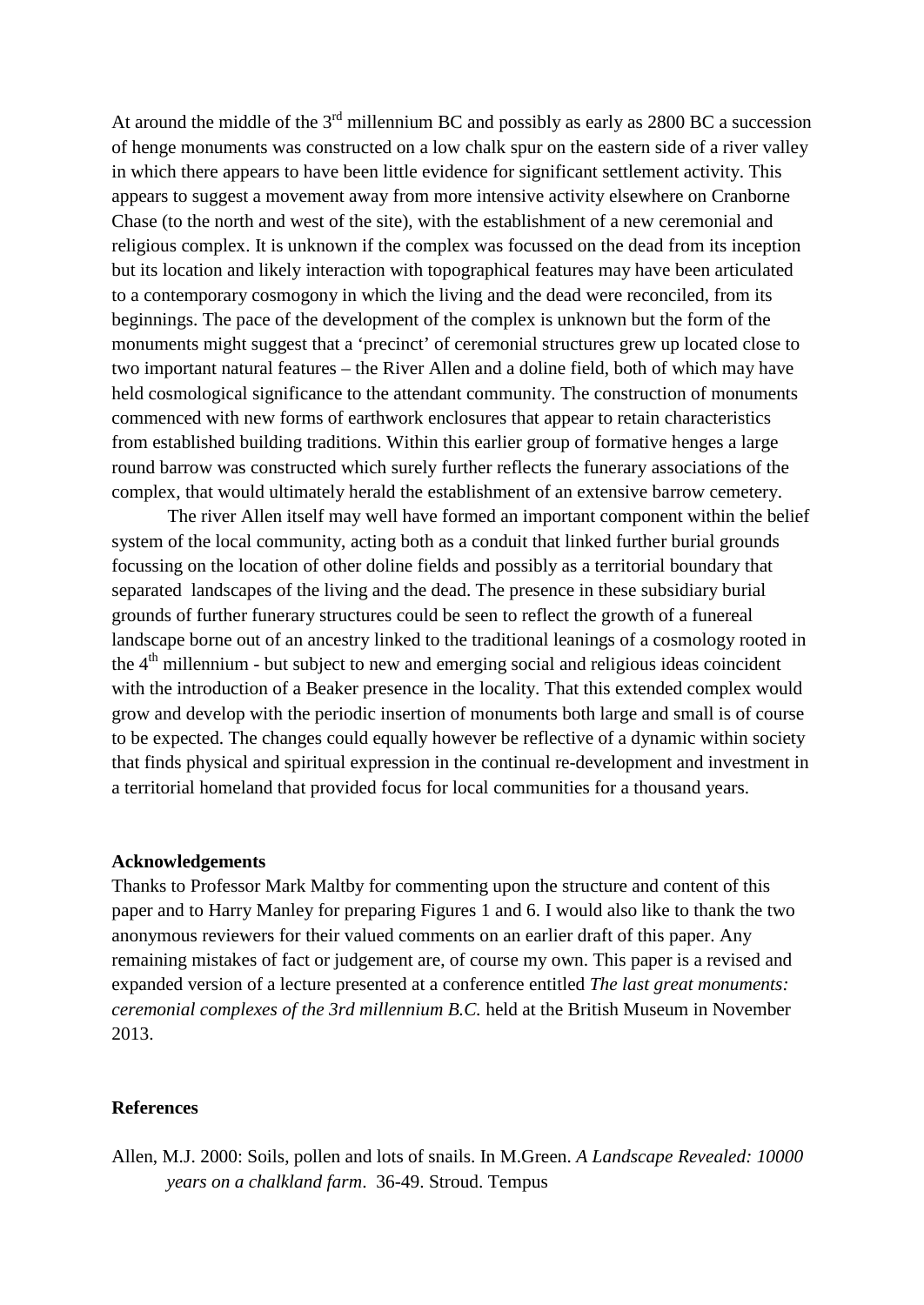Allen, M.J. 2007: Land use and landscape development: the molluscan evidence -the South Circle at Knowlton. In C. French, H. Lewis, M.J. Allen, M. Green, R. Scaife & J. Gardiner (eds) *Prehistoric landscape development and human impact in the upper Allen valley, Cranborne Chase*, Dorset: 176-186. (McDonald Institute Monographs) Cambridge: McDonald Institute for Archaeological Research.

Atkinson, R. 1951: The henge monuments of Great Btitain. In R.Atkinson, C.M. Piggott and N.K.Sandars, *Excavations at Dorchester, Oxon.* 81-107*,*Oxford: Ashmolean Museum.

Barber, M, Winton, H, Stoertz, C, Carpenter, E and Martin, L. 2010: The Brood of Silbury? A Remote Look at Some Other Sizeable Wessex Mounds. In J. Leary, T, Darvill and D.Field (eds) *Round Mounds and Monumentality in the British Neolithic and Beyond*, 153-173. Neolithic Studies Group Seminar Papers 10. Oxford: Oxbow.

Barclay, G.J. & Russell-White, C.J. (eds) 1993: Excavations in the ceremonial complex of the fourth to second millennium BC at Balfarg/Balbirnie, Glenrothes, Fife. *Proceedings of the Society of Antiquaries Scotland* 123: 43-210.

Barclay, A., Gray, M & Lambrick, G. 1995: *Exacavations at the Devil's Quiots, Stanton Harcourt, Oxfordshire, 1972-3 and 1988.* Oxford. Oxford Archaeological Unit (Thames Valley Landscapes: the Windrush Valley Volume 3).

Barrett, J. 1994: *Fragments from Antiquity: An Archaeology of Social Life in Britain, 2900- 1200 BC.* Oxford: Blackwell.

Barrett, J., Bradley, R and Green, M. 1999: *Landscape, Monuments and Society: The prehistory of Cranborne Chase.* Cambridge University Press. Bradley, R. 2000: *An Archaeology of Natural Places.*London and New York: Routledge.

Burrow, S. 2010: The Formative Henge: Speculations Drawn from the Circular Traditions of Wales and Adjacent Counties. In (eds) J. Leary, T. Darvill and D. Field. *Round Mounds and Monumentality in the British Neolithic and Beyond*. Neolithic Studies Group Seminar Papers 10. Oxford. Oxbow: 182-96.

Clare, T., 1986: Towards a reappraisal of henge monuments, *Proceedings of the Prehistoric Society,* 52, 281-316.

- Darvill, T. 1997: *Ever Increasing Circles: The Sacred Geographies of Stonehenge and its Landscape*, Proceedings of the British Academy. 92: 167-202
- Darvill, T. 2006: *Stonehenge: The biography of a landscape*. Stroud. Tempus.
- Darvill, T. 2010: *Prehistoric Britain* (2nd ed). London & New York. Routledge.

Evans, C. 1988: Acts of enclosure: a consideration of concentrically-organised causewayed enclosures, in J.C. Barrett and I. A. Kinnes (eds) *The Archaeology of Context in the Neolithic and Bronze Age: Recent trends.* Sheffield.

Field, N. 1962: Discoveries at the Knowlton Circles, Woodlands, Dorset. *Proceedings of the Dorset Natural History and Archaeological Association* 84: 117-24

French, C., Lewis, H., Allen, M.J., Green, M., Scaife, R. & Gardiner, J (eds) *Prehistoric landscape development and human impact in the upper Allen valley, Cranborne Chase, Dorset*: 176-186. (McDonald Institute Monographs) Cambridge: McDonald Institute for Archaeological Research.

Gale. J., 2012: Late Neolithic Henge Monuments as Foci for Evolving Funerary Landscapes: Knowlton Henge Complex and the Barrow Cemeteries of the Allen Valley, Dorset,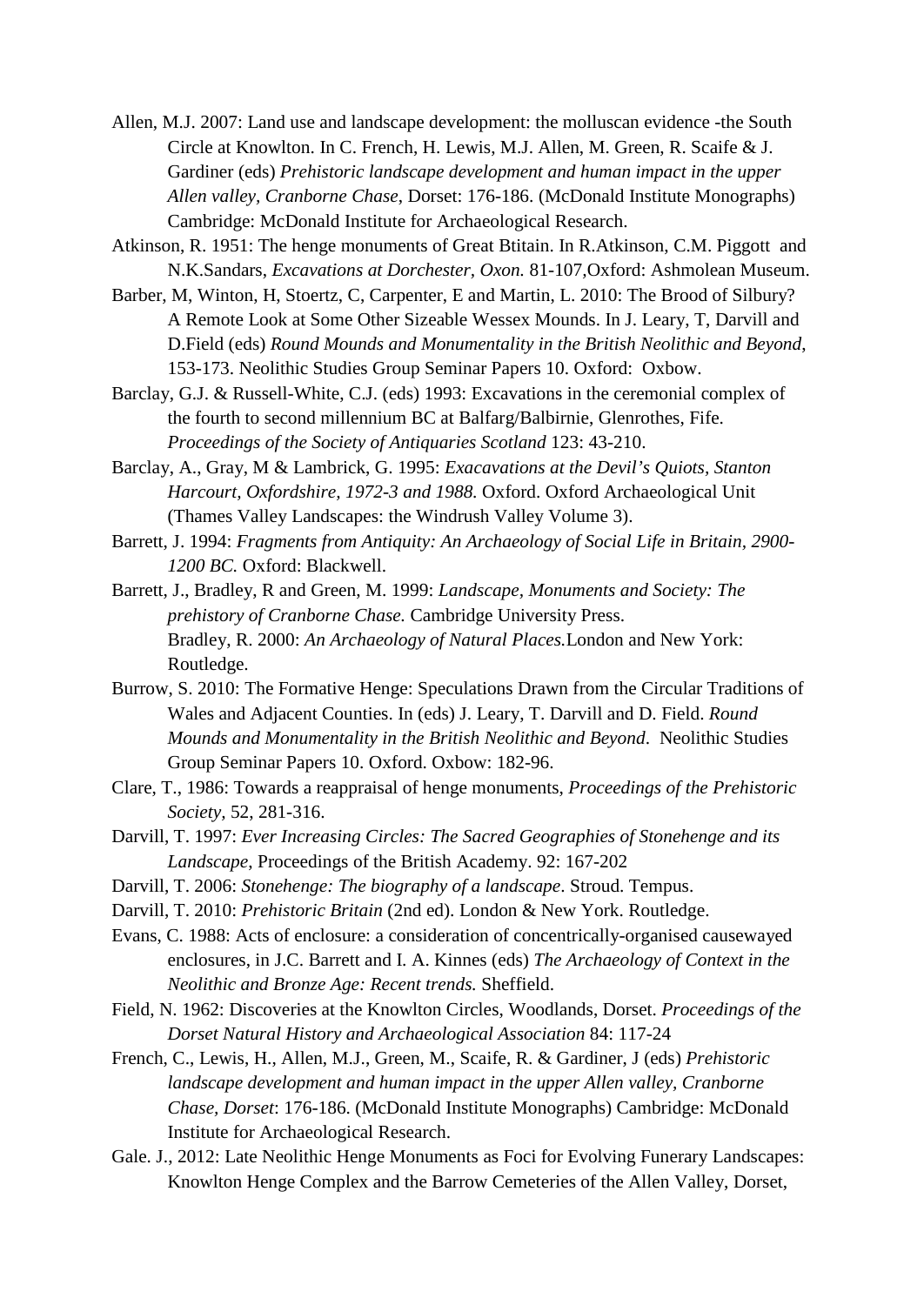UK – A Case Study. In W. Bebermeier, R. Hebenstreit, E. Kaiser and J. Krause (eds) Landscape Archaeology. Proceedings of the International Conference held in Berlin 6th-8th June 2102. *eTopoi Journal for Ancient Studies Special Volume* 3: 161-7.

- Gale, J., Laver, J and Randall, C. 2006: Excavations at High Lea Farm, Hinton Martell, Dorset: An Interim Report on Fieldwork Undertaken during 2002-5. *Proceedings of the Dorset Natural History and Archaeological Society* 127:
- Gale, J., Hewitt, I and Russell, M. 2008: Excavations at High Lea Farm, Hinton Martell, Dorset: An Interim Report on Fieldwork Undertaken During 2006-7. *Proceedings of the Dorset Natural History and Archaeological Society* 129: 104-14
- Green, M. 2000: *A Landscape Revealed: 10,000 Years on a Chalkland Farm.* Stroud. Tempus.
- Harding, A. 2000: Henge monuments and landscape features in northern England: monumentality and nature. In A. Ritchie (ed) *Neolithic Orkney in its European Context*: 267-75. (McDonald Institute Monographs) Cambridge: McDonald Institute for Archaeological Research.
- Harding, A.F. and Lee, G.E. 1987: *Henge Monuments and Related Sites of Great Britain*. Oxford. British Archaeological Reports (British Series) 175
- Harding, J. 2000: Later Neolithic Ceremonial Centres, Ritual and Pilgrimage: the Monument Complex of Thornbouough, North Yorkshire. In A. Ritchie (ed) *Neolithic Orkney in its European Contex*t: 31-46 (McDonald Institute Monographs) Cambridge: McDonald Institute for Archaeological Research.
- Harding, J. 2003: *Henge Monuments of the British Isles*. Stroud: Tempus
- Houlder, C. 1968: The henge monuments at Llandegai. *Antiquity* XLII (166): 216-21
- Healy, F. 1997: Site 3. Flagstones. In R.J.C. Smith, F. Healy, M.J. Allen, E.L. Morris, I. Barnes and P.J.Woodward. *Excavations along the Route of the Dorchester By-pass, Dorset, 1986-8.* Wessex Archaeology Report No.11. Salisbury: Wessex Archaeology: 27-48.
- Lewis, J and Mullin, D. 2011: New Excavations at Priddy Circle I, Mendip Hills, Somerset. Proceedings of the University of Bristol Spelaeological Society 25(2): 133-163
- Lynch, F and Musson, C., 2001: A prehistoric and early medieval complex at Llandegai, near Bangor, North Wales: Excavations directed by C.H. Houlder 1966-67. *Archaeologia Cambrensis* 150: 17-143
- Parker Pearson, M., 2007: The Stonehenge Riverside Project: excavations at the east entrance of Durrington Walls. In M.Larson and M. Parker Pearson (eds) *From Stonehenge to the Baltic: cultural diversity in the third millennium BC*. Oxford: BAR (International Series) 1692, 125-44.
- Parker Pearson, M., 2012: *Stonehenge: exploring the greatest Stone Age mystery*. London: Simon and Schuster.
- Parker Pearson, M & Ramilisonina, R., 1998: Stonehenge for the ancestors: the stones pass on the message. *Antiquity*, 72, 308-26
- Richards, C. 1996: Henges and Water: Towards an Elemental Understanding of Monumentality and Landscape in Late Neolithic Britain, *Journal of Material Culture* 1 (3): 313-336.